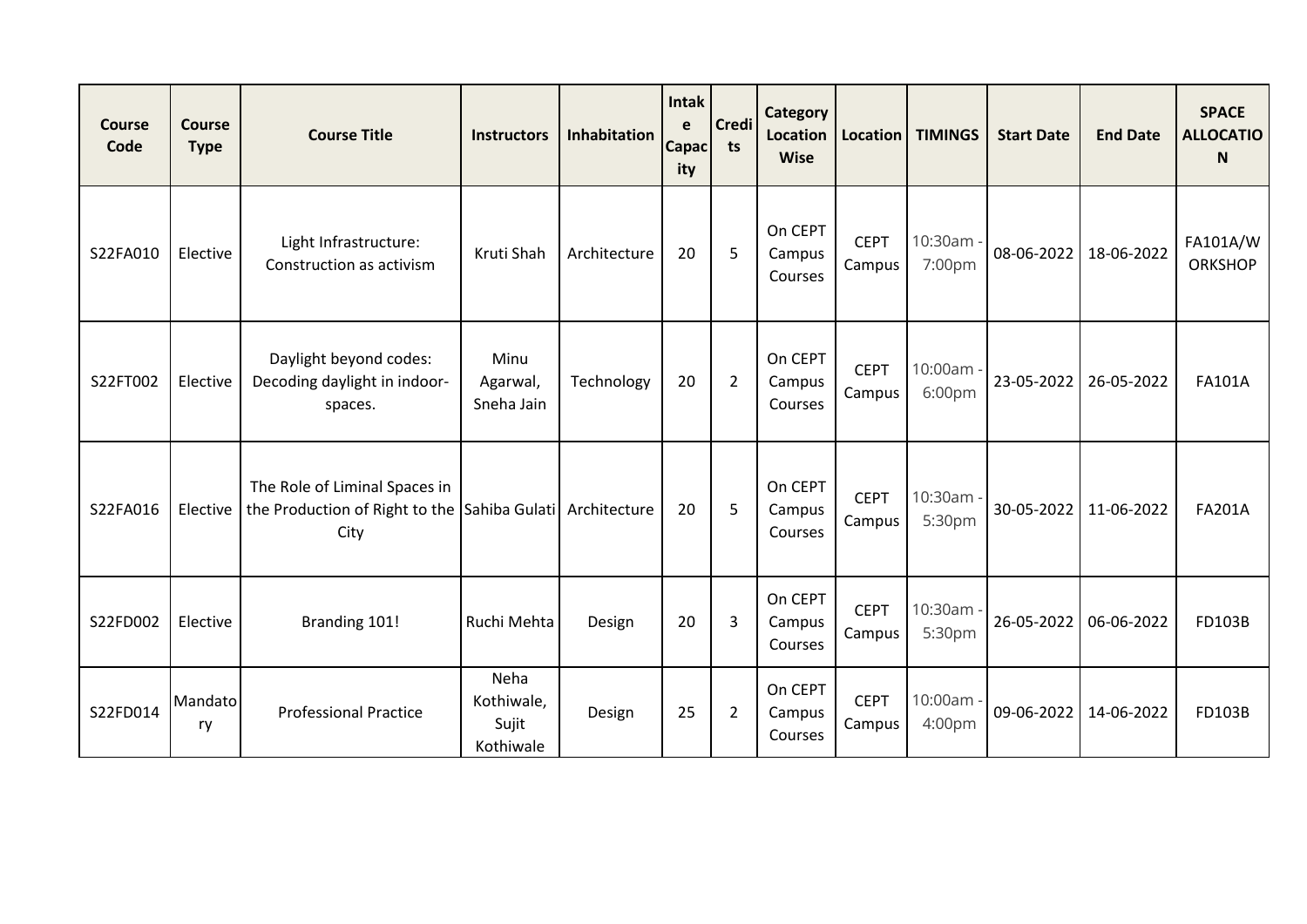| S22FD006 | Elective | <b>Virtual Parametric Spaces</b>                                                          | Jinal Shah,<br><b>FORAM</b><br><b>BHAVSAR</b> | Design     | 20 | 3              | On CEPT<br>Campus<br>Courses | <b>CEPT</b><br>Campus | 10:00am -<br>5:00pm | $01 - 06 - 2022$ | 08-06-2022 | FD304        |
|----------|----------|-------------------------------------------------------------------------------------------|-----------------------------------------------|------------|----|----------------|------------------------------|-----------------------|---------------------|------------------|------------|--------------|
| S22FM001 | Elective | <b>Emotional Intelligence</b>                                                             | Srirupa<br>Banerjee                           | Management | 20 | $\overline{2}$ | On CEPT<br>Campus<br>Courses | CEPT<br>Campus        | 10:30am -<br>3:30pm | 06-06-2022       | 11-06-2022 | <b>FM205</b> |
| S22FP005 | Elective | <b>Exploring Urban Agriculture</b><br>beyond Food Production                              | Aditi Mali                                    | Planning   | 20 | $\overline{2}$ | On CEPT<br>Campus<br>Courses | <b>CEPT</b><br>Campus | 10:00am -<br>4:00pm | 18-05-2022       | 24-05-2022 | <b>FM205</b> |
| S22FD004 | Elective | Magic of pop-up through<br>pull tab                                                       | Prantik<br>Chattopadhy<br>a                   | Design     | 20 | $\overline{2}$ | On CEPT<br>Campus<br>Courses | <b>CEPT</b><br>Campus | 9:30am -<br>5:30pm  | 22-06-2022       | 25-06-2022 | FP104        |
| S22FD012 | Elective | Braids of Joy: Create,<br>Deconstruct, Mend,<br>Reconstruct (using Ply-Split<br>Braiding) | Erroll Pires,<br>Shubhra<br>Singh             | Design     | 20 | 3              | On CEPT<br>Campus<br>Courses | <b>CEPT</b><br>Campus | 9:30am -<br>5:30pm  | 04-06-2022       | 11-06-2022 | FP104        |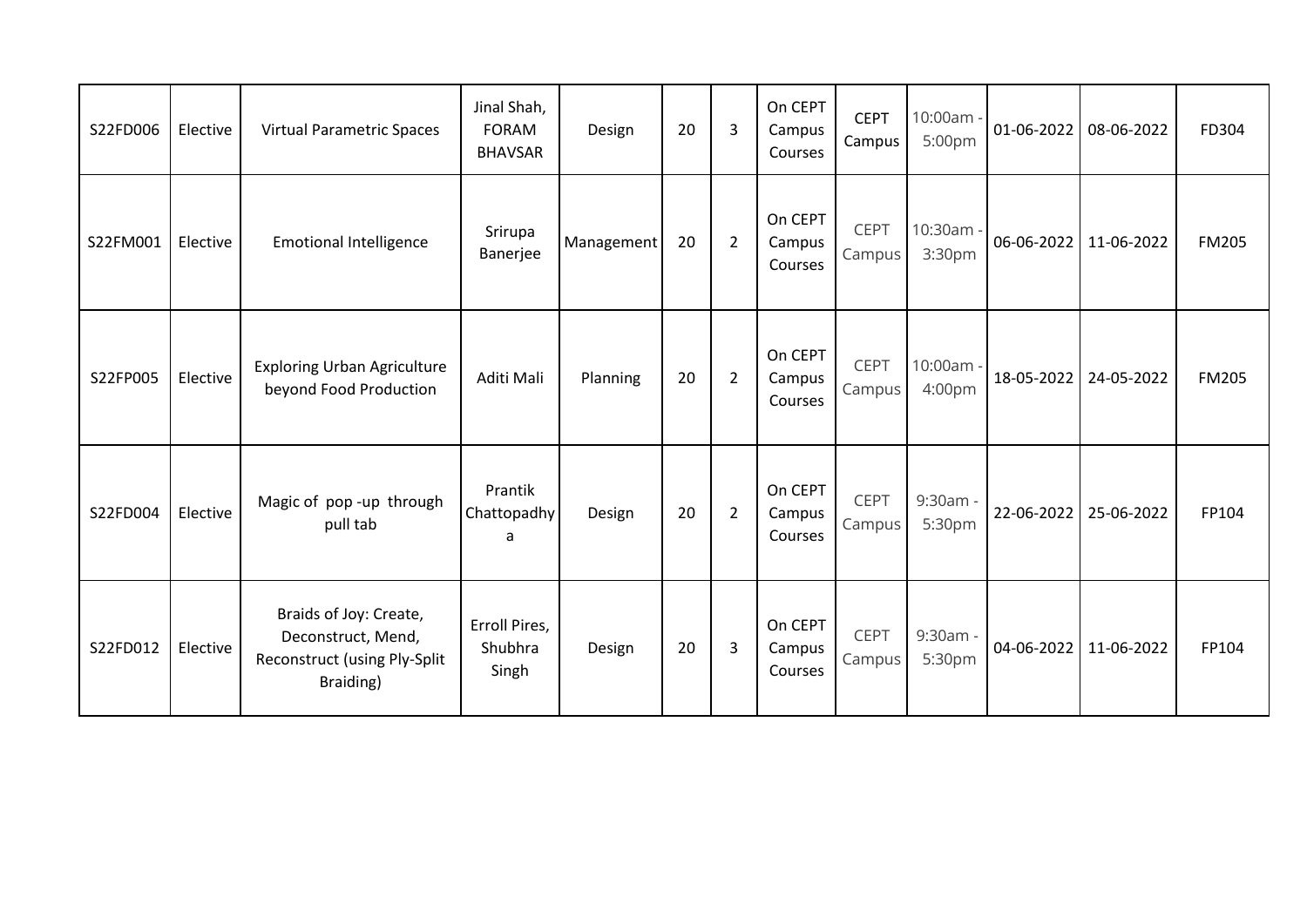| S22FP002 | Elective | <b>Transforming Waste</b><br><b>Collection Systems for Smart</b><br><b>Indian Cities</b>           | Preeti<br>Inamdar,<br>Zigisha<br>Mhaskar         | Planning     | 20 | $\overline{2}$ | On CEPT<br>Campus<br>Courses | CEPT<br>Campus        | 9:00am<br>4:00pm     | 13-06-2022 | 17-06-2022 | FP104                                         |
|----------|----------|----------------------------------------------------------------------------------------------------|--------------------------------------------------|--------------|----|----------------|------------------------------|-----------------------|----------------------|------------|------------|-----------------------------------------------|
| S22FA003 | Elective | Co Living - The end of Urban<br>Loneliness                                                         | Deven Bhatt                                      | Architecture | 20 | 3              | On CEPT<br>Campus<br>Courses | <b>CEPT</b><br>Campus | 10:30am<br>4:30pm    | 06-06-2022 | 13-06-2022 | <b>FM206</b>                                  |
| S22FP004 | Elective | SLUDGE AS RESOURCE: A<br><b>WAY AHEAD FOR</b><br>SUSTAINABLE ENVIRONMENT                           | Neelam<br>Belani                                 | Planning     | 15 | $\overline{2}$ | On CEPT<br>Campus<br>Courses | <b>CEPT</b><br>Campus | 9:30am<br>1:00pm     | 16-05-2022 | 24-05-2022 | FP401                                         |
| S22FT004 | Elective | Image processing and its<br>applications with Python                                               | Aditya Shah                                      | Technology   | 20 | 3              | On CEPT<br>Campus<br>Courses | CEPT<br>Campus        | 2:00pm -<br>6:00pm   | 16-05-2022 | 27-05-2022 | FT108                                         |
| S22FD010 | Elective | Drawing workshop regarding<br>the vernacular architecture of<br>Kashmir valley                     | Walter<br>D'souza,<br>Ryan Abreu,<br>Veer Munshi | Design       | 25 | $\overline{2}$ | On CEPT<br>Campus<br>Courses | <b>CEPT</b><br>Campus | $9:00am -$<br>6:30pm | 15-06-2022 | 24-06-2022 | <b>PRINT</b><br><b>WORKSHOP</b><br>/FM102-103 |
| S22FD011 | Elective | Relief printmaking (wood cut)<br>& •@yanotype (alternative<br>photographic printmaking<br>process) | Walter<br>D'souza,<br>Ryan Abreu                 | Design       | 20 | $\overline{2}$ | On CEPT<br>Campus<br>Courses | <b>CEPT</b><br>Campus | 9:00am<br>6:30pm     | 19-05-2022 | 27-05-2022 | <b>PRINT</b><br><b>WORKSHOP</b>               |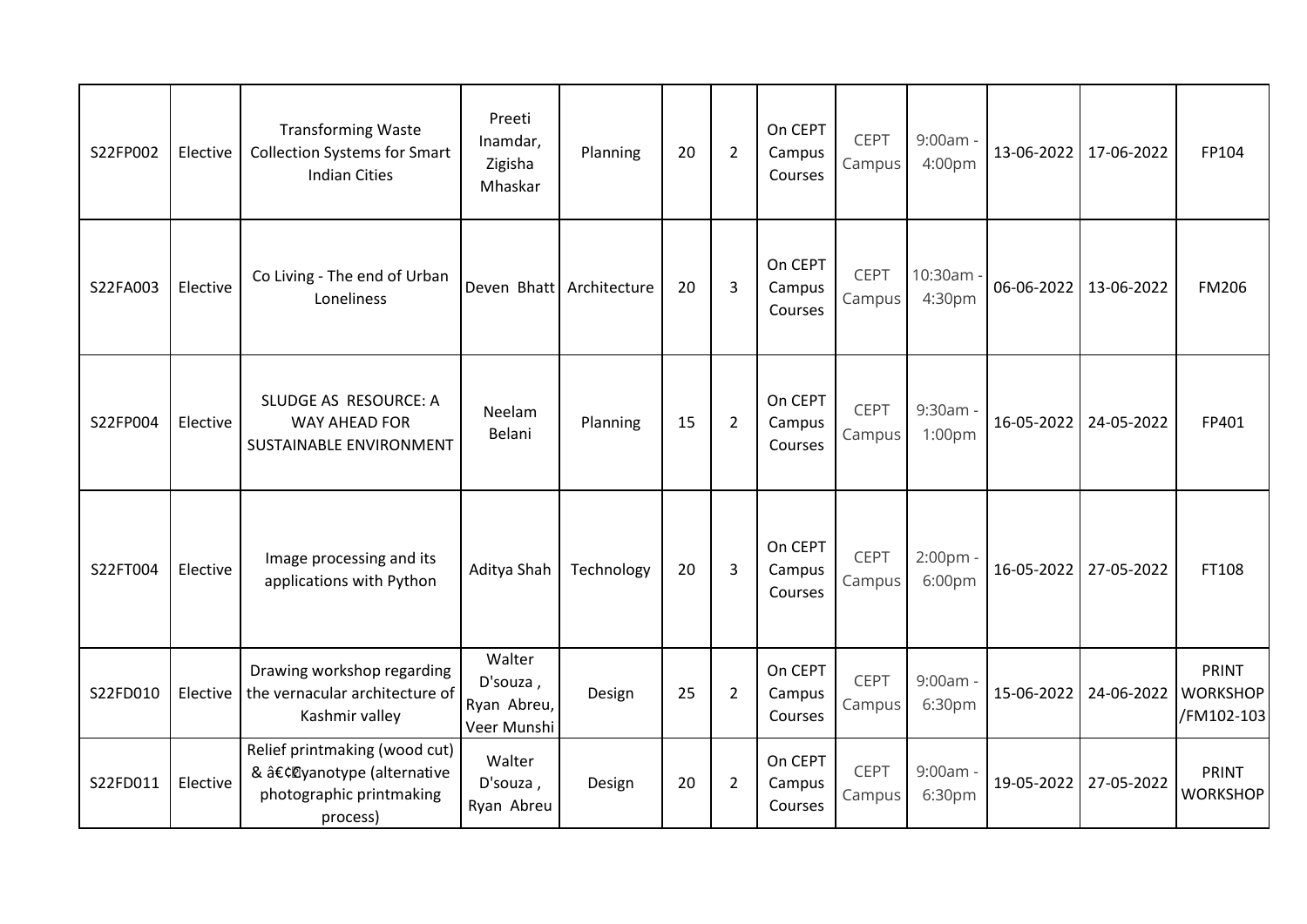| S22FA001 | Elective | <b>Enlightenment and Counter-</b><br><b>Enlightenment Traditions in</b><br>Modern Architecture in India | Bimal Patel,<br><b>Fahad Zuberi</b> | Architecture | 15 | 5              | On CEPT<br>Campus<br>Courses               | <b>CEPT</b><br>Campus        | 9:30am<br>5:30pm    | 23-05-2022 | 01-06-2022 | U01-201                              |
|----------|----------|---------------------------------------------------------------------------------------------------------|-------------------------------------|--------------|----|----------------|--------------------------------------------|------------------------------|---------------------|------------|------------|--------------------------------------|
| S22FD008 |          | Elective   Metal Art-Sculpting with metal                                                               | Prashant<br>Wadalkar                | Design       | 20 | $\overline{2}$ | On CEPT<br>Campus<br>Courses               | <b>CEPT</b><br>Campus        | 10:00am<br>6:00pm   | 18-05-2022 | 21-05-2022 | <b>WORKSHOP</b>                      |
| S22FD005 | Elective | Innovative way of Plaster of<br>Paris Casting and Carving with<br>Paper Clay.                           | SOHA<br><b>TRIVEDI</b>              | Design       | 15 | $\overline{2}$ | On CEPT<br>Campus<br>Courses               | <b>CEPT</b><br>Campus        | 10:30am<br>5:30pm   | 16-05-2022 | 20-05-2022 | <b>WORKSHOP</b><br>/GIDC U08-<br>102 |
| S22FP007 | Elective | Deciphering the morphology<br>of Bhaktapur (Kathmandu<br>valley), a city of squares                     | Imran<br>Mansuri                    | Planning     | 25 | 3              | Travel<br><b>Based</b><br>Outside<br>India | Bhaktap<br>ur city,<br>Nepal | 10:30am -<br>4:30pm | 30-05-2022 | 06-06-2022 | FP105                                |
| S22FP008 | Elective | Innovations in design, finance<br>and tenure in self constructed<br>housing under PMAY                  | Sejal Patel,<br>Suvashish<br>Das    | Planning     | 20 | 3              | Online<br>Course                           | Online                       | 10:00am<br>5:00pm   | 23-05-2022 | 31-05-2022 | FP104                                |
| S22FT003 | Elective | Nondestructive Testing:<br>Evaluation of quality of RCC<br>structures                                   | Pavni<br>Pandya                     | Technology   | 15 | $\overline{2}$ | On CEPT<br>Campus<br>Courses               | <b>CEPT</b><br>Campus        | 11:00am<br>5:30pm   | 23-05-2022 | 27-05-2022 | FT104                                |